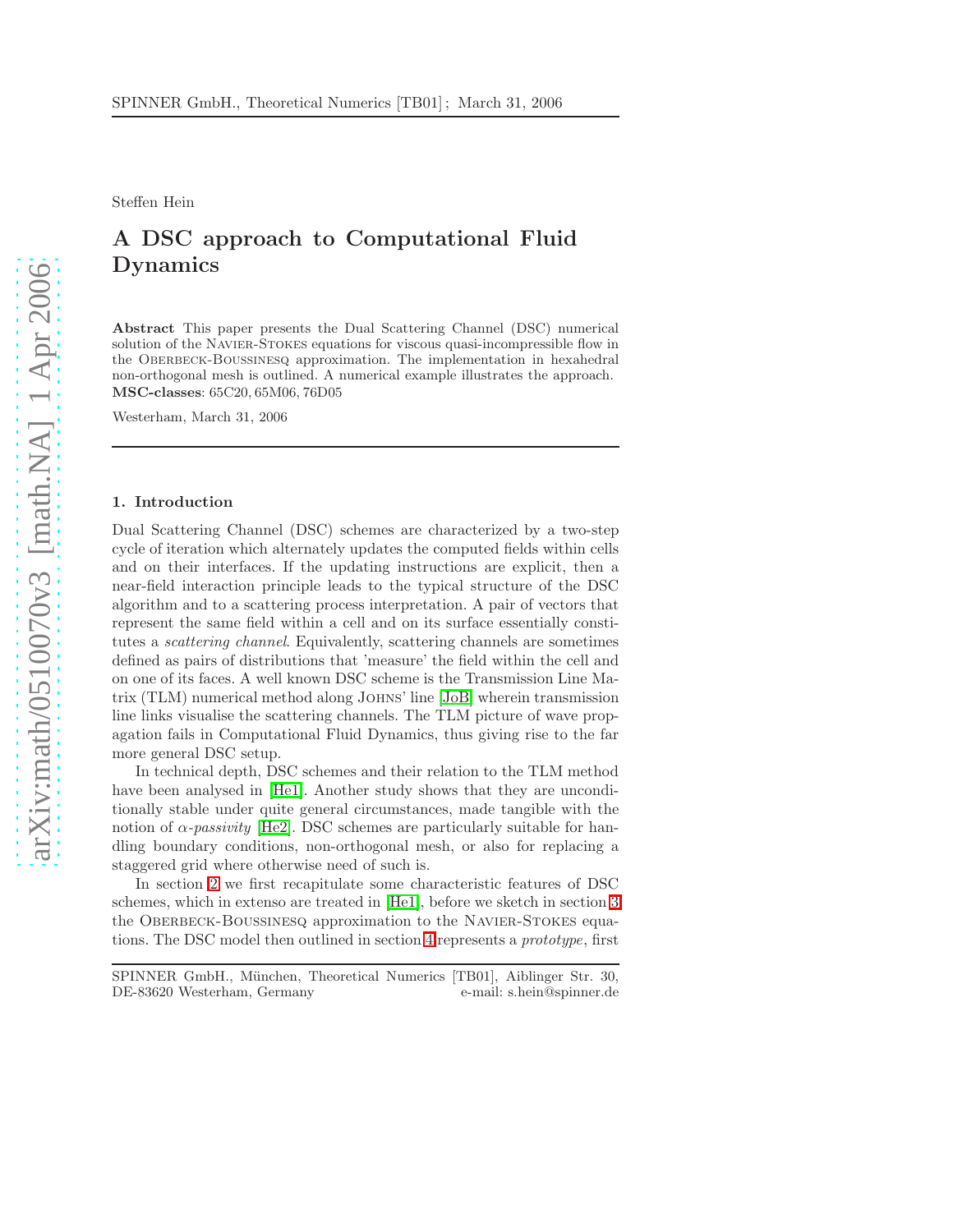of all. In fact, the Boussinesq equations for viscous quasi-incompressible flow, inspite of retaining the often predominant non-linear advective term of the Navier-Stokes momentum equations, can only claim limited range of validity, due to their well known simplifications. The OBERBECK-BOUSSINESQ approach is yet prototypical also in providing a basis for many turbulence models [\[ATP\]](#page-9-3) which can be implemented following the general guide lines of this paper.

The algorithm with non-orthogonal hexahedral mesh cell outlined in section [4](#page-4-0) has only recently been implemented by Spinner, where it is directly coupled to a Maxwell field solver, allowing thus for computing conductive and convective heat transfer simultaneously with the heat sources of a lossy Maxwell field. Besides the underlying ideas and simplifications that enter the OBERBECK-BOUSSINESQ approximation and its DSC formulation, a set of numerical results are displayed to illustrate and validate the approach.

## <span id="page-1-0"></span>2. Elements of DSC schemes

Given a mesh cell, a port is a vector valued distribution associated to a cell face which assigns a state vector  $z^p = (p, Z)$  to a physical field Z (any suitable smooth vector valued function in space-time).

<span id="page-1-1"></span>We also require that, within the given cell, a nodal image  $p^{\sim}$  of p exists, such that

(1) 
$$
(p^{\sim}, Z) = (p \circ \sigma, Z) = (p, Z \circ \sigma^{-1}),
$$

for every Z (of class  $C^{\infty}$ , e.g.), where  $\sigma$  denotes the spatial translation  $\sigma : \mathbb{R}^3 \to \mathbb{R}^3$  that shifts the geometrical node (centre of cell) onto the (centre of) the respective face, cf. Fig1.



Fig. 1. Port on a cell face with nodal image.

DSC fields split thus into *port* and *node* components,  $z^p$  and  $z^n$ , which represent the field on the cell surfaces and within the cells. The two components are updated at even and odd integer multiples, respectively, of half a timestep  $\tau$  and are usually constantly continued as step functions over the subsequent time intervals of length  $\tau$ 

Moreover, we assume that the updating instructions are explicit, i.e., with possibly time dependent functions F and G, for  $t = m\tau$ ;  $m \in \mathbb{N}$ 

(2) 
$$
z^{n}(t + \frac{\tau}{2}) := F([z^{p}]_{t}, [z^{n}]_{t-\frac{\tau}{2}}),
$$

$$
z^{p}(t + \tau) := G([z^{p}]_{t}, [z^{n}]_{t+\frac{\tau}{2}}),
$$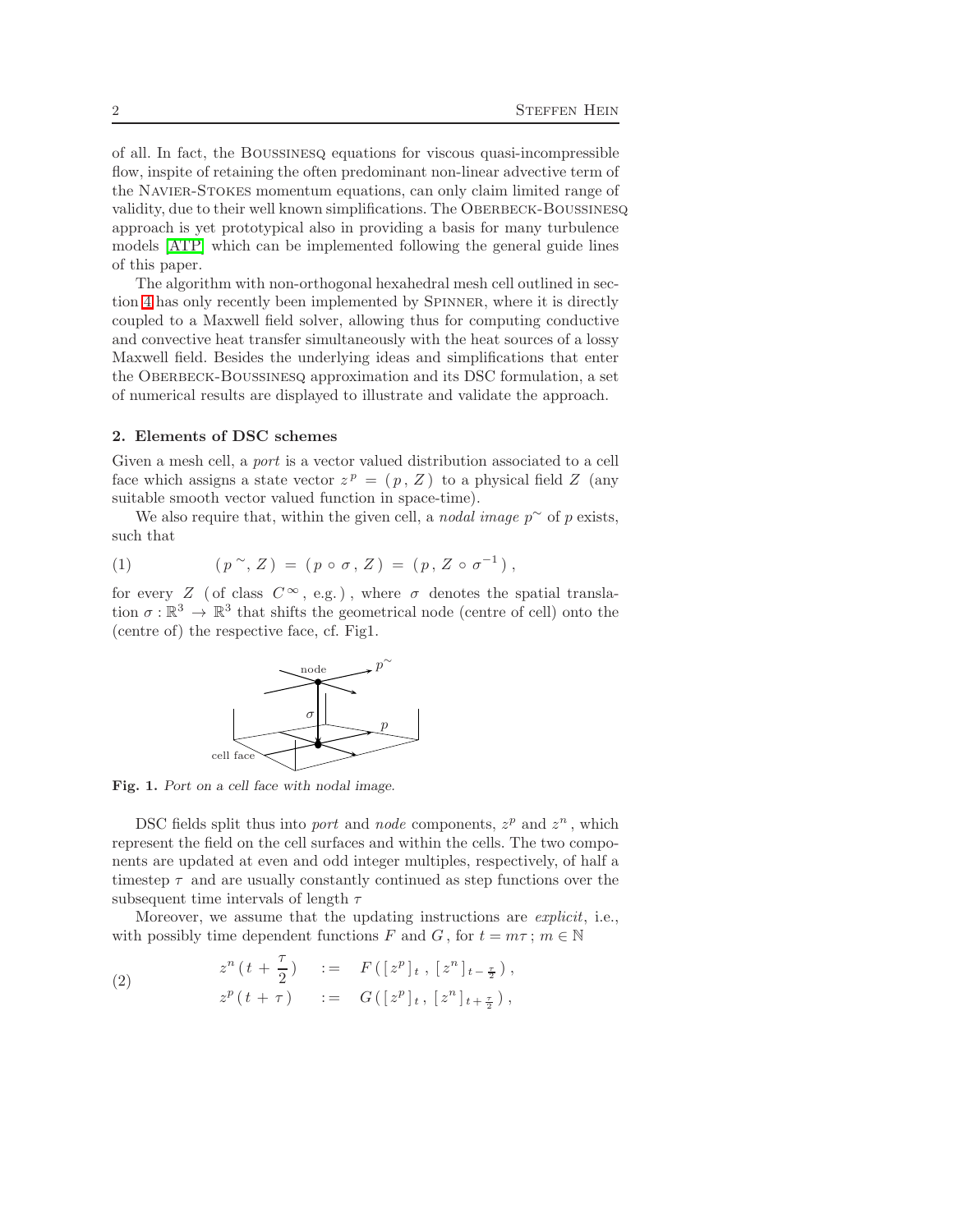where  $[z]_t$  stands for the entire sequence up to time t

$$
[z]_t := (z(t - \mu \tau))_{\mu \in \mathbb{N}}
$$

and we agree upon fixing  $z^{p,n}(t) := 0$  for  $t < 0$ . (The 'back in time running' form of the sequence has certain technical advantages, cf. [\[He1\]](#page-9-1).)

A fundamental DSC principle is near-field interaction, which is related to the Courant-Levi stability criterion in spelling that every updated state depends only on states (up to present time  $t$ ) in the immediate neighbourhood. More precisely: The next nodal state depends only on states (along with their history) in the same cell and on its boundary, and a subsequent port state depends only on states (with history) on the same face and in the adjacent nodes.

As a consequence of near-field interaction, every DSC process allows for an interpretation as a multiple scattering process in the following sense.

If M is a mesh cell system and  $\partial \zeta$  denotes the boundary of cell  $\zeta \in M$ , then every DSC state permits a unique scattering channel representation in the space

$$
P := \prod_{\zeta \in M} \prod_{p \in \partial \zeta} (z^p_{\zeta}, z^{p^{\sim}}_{\zeta}),
$$

with canonical projections  $\pi_{\zeta}^{p,n} : P \to P_{\zeta}^{p,n}$  into the port and node components of cell  $\zeta$  (the cell index can usually be omitted without danger of confusion). Also, there is a natural involutary isomorphism  $nb : P \rightarrow P$ 

$$
nb : (zp, zp^{\sim}) \mapsto (zp^{\sim}, zp),
$$

which is called the *node-boundary map* and obviously maps  $P^p$  onto  $P^n$ and vice versa. For every DSC process  $z = (z^p, z^n)(t)$ , the following incident and outgoing fields  $z_{in}^p$  and  $z_{out}^n$  are then recursively well defined, and are processes in  $P^p$  and  $P^n$ , respectively:

<span id="page-2-0"></span>For  $t < 0$ ,  $z_{in}^p(t) := z_{out}^n(t - \frac{\tau}{2}) := 0$ , and for every  $0 \le t = m\tau$ ;  $m \in \mathbb{N}$ 

> τ  $\frac{1}{2}$ ),

 $t$ ).

(3) 
$$
z_{in}^{p}(t) := z^{p}(t) - nb \circ z_{out}^{n}(t - z_{out})(t - z_{out}^{n}(t + \frac{\tau}{2})) := z^{n}(t + \frac{\tau}{2}) - nb \circ z_{in}^{p}(t - \tau)
$$

At every instant holds, hence,  $z^p(t) = nb \circ z_{out}^n(t - \frac{\tau}{2}) + z_{in}^p(t)$  and  $z^{n}(t+\frac{\tau}{2}) = nb \circ z_{in}^{p}(t) + z_{out}^{n}(t+\frac{\tau}{2})$ . Then, near-field interaction implies that every state is only a function of states incident (up to present time  $t$ ) on scattering channels connected to the respective node or face. More precisely, by induction holds

**Theorem 1** . A pair of functions  $\Re$  and  $\Im$  exists, such that for every cell  $\zeta \in M$  the process  $z_{\zeta}^{n} = \pi_{\zeta}^{n} \circ z$  complies with

(4) 
$$
z_{\zeta}^{n}(t+\frac{\tau}{2}) = \mathcal{R}((z_{in}^{p}(t-\mu\tau))_{p\in\partial\zeta;\,\mu\in\mathbb{N}})
$$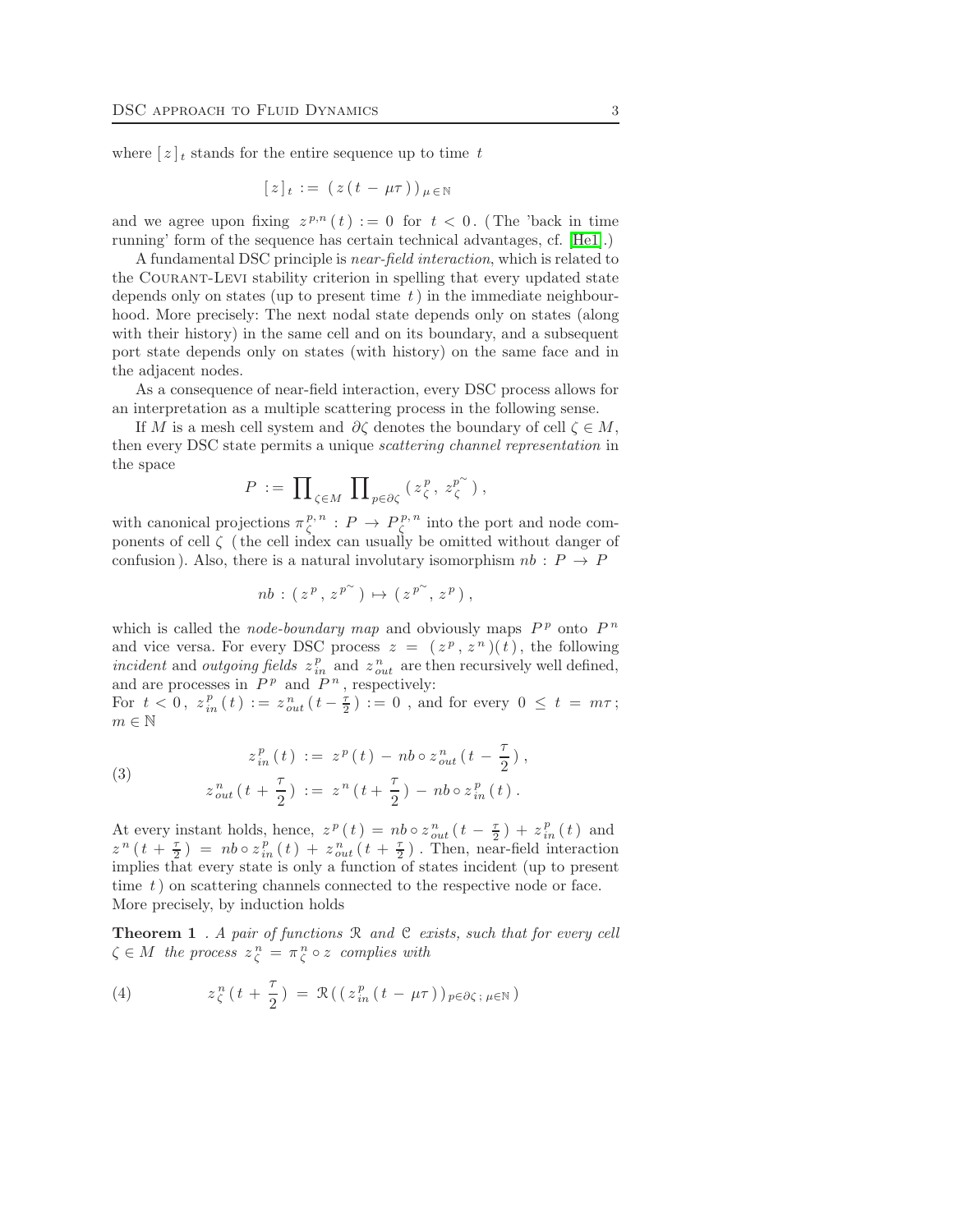and the port process  $z_{\zeta}^p = \pi_{\zeta}^p \circ z$  satisfies

(5) 
$$
z_{\zeta}^{p}(t+\tau) = \mathcal{C}\left(\left(z_{out}^{n}(t+\frac{\tau}{2}-\mu\tau)\right)_{n\,|\,\partial\zeta\,;\,\mu\in\mathbb{N}}\right).
$$

$$
(\gamma_{\gamma_{\zeta}}^{n})_{\zeta} \cdot \mathcal{C}\left(\gamma_{\zeta_{\zeta}}^{n}(\tau+\tau)\right) = \mathcal{C}\left(\left(z_{out}^{n}(t+\frac{\tau}{2}-\mu\tau)\right)_{n\,|\,\partial\zeta\,;\,\mu\in\mathbb{N}}\right).
$$

Remarks

(i) The statements immediately imply that  $z_{\zeta, out}^n$  and  $z_{\zeta, in}^p$  are themselves functions of states incident on connected scattering channels, since

(6) 
$$
z_{\zeta,out}^n(t+\frac{\tau}{2}) = \mathcal{R}((z_{in}^p(t-\mu\tau))_{p\in\partial\zeta;\,\mu\in\mathbb{N}}) - z_{\zeta,in}^p(t) \text{ and}
$$

$$
z_{\zeta,in}^p(t) = \mathcal{C}((z_{out}^n(t-\frac{\tau}{2}-\mu\tau))_{n|p;\,\mu\in\mathbb{N}}) - z_{\zeta,out}^{p^{\sim}}(t-\frac{\tau}{2})
$$

- (ii) R and C are named the reflection and connection maps, respectively, of the DSC algorithm.
- (iii) Near field interaction implies computational stability, if the reflection and connection maps are contractive or  $\alpha$ -passive [\[He2\]](#page-9-2), in addition.

# <span id="page-3-0"></span>3. The dynamic equations

The DSC algorithm is thus simply characterized as a two-step explicit scheme that alternately updates states in ports and nodes of a cellular mesh and which, in virtue of a near-field interaction principle, allows for a canonical interpretation as a scattering process, the latter exchanging incident and reflected quantities between cells and their interfaces.

Ports and nodes are related to physical fields by vector valued distributions that evaluate the fields on cell faces and within cells of a cellular mesh. Such a distribution may be a finite integral - as is the case with the TLM method, where finite path integrals over electric and magnetic fields are evaluated in a discrete approximation to Maxwell's integral equations [\[He3\]](#page-9-4). In the simplest case, it is a Dirac measure that pointwise evaluates a field ( or a field component ) within a cell and on its surface. The distribution can also be a composite of Dirac measures that evaluate a field at different points in the cell - which applies, for instance, to the gradient functional treated in sect. [4.](#page-4-0)

<span id="page-3-2"></span>Classical thermodynamics with, in particular, energy conservation entail the *convection-diffusion* equation for the temperature  $T$  in a fluid of velocity **u** with constant thermal diffusivity  $\alpha$ , heat source(s) q, and negligible viscous heat dissipation, viz.

(7) 
$$
\frac{\partial T}{\partial t} + \mathbf{u} \cdot grad T = \alpha \Delta T + q.
$$

<span id="page-3-1"></span>This is the energy equation for Boussinesq-incompressible fluids, e.g. [\[GDN\]](#page-9-5). The Navier-Stokes momentum equations for a fluid of dynamic viscosity  $\mu$ , under pressure  $p$ , and in a gravitational field of acceleration  $g$  require

(8) 
$$
\frac{\partial}{\partial t}(\varrho \mathbf{u}) + (\mathbf{u} \cdot grad)(\varrho \mathbf{u}) + grad p = \mu \Delta \mathbf{u} + \varrho \mathbf{g}.
$$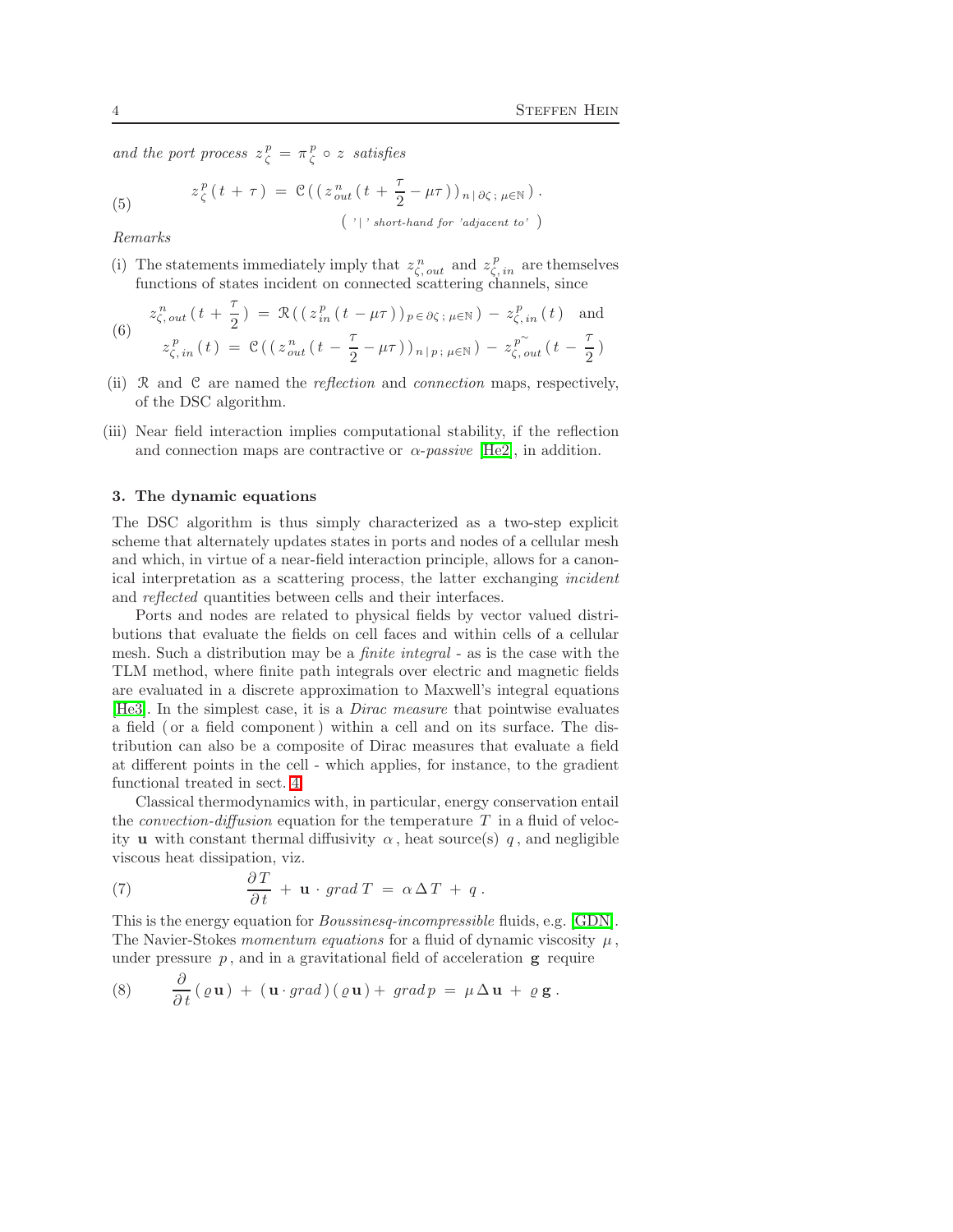The Oberbeck-Boussinesq approximation [\[Obb\]](#page-9-6),[\[Bss\]](#page-9-7) starts from the assumption that the fluid properties are constant, except fluid density, which only in the gravitational term varies linearly with temperature; and that viscous dissipation can be neglected. Equations [\(8\)](#page-3-1) become so with  $\varrho_{\infty} =$ const and  $\varrho(T) = \varrho_{\infty} \beta(T(t, \mathbf{x}) - T_{\infty})$ ;  $\beta := \varrho^{-1} \partial \varrho / \partial T$ 

<span id="page-4-1"></span>(9) 
$$
\frac{\partial \mathbf{u}}{\partial t} + (\mathbf{u} \cdot grad) \mathbf{u} + \frac{grad p}{\varrho_{\infty}} = \frac{\mu}{\varrho_{\infty}} \Delta \mathbf{u} + \beta (T(t, \mathbf{x}) - T_{\infty}) \mathbf{g}.
$$

Applying the Gauss-Ostrogradski theorem to the integrals over  $\Delta = div grad$ on cell  $\zeta$  with boundary  $\partial \zeta$  and using  $\mathbf{u} \cdot \text{grad } f + \text{div } \mathbf{u} = \text{div } (\text{f } \mathbf{u}),$ equations [\(7,](#page-3-2) [9\)](#page-4-1) yield, with a time increment  $\tau$ , the following updating instructions for nodal  $T$  and  $\mathbf{u}$ , the latter, along with  $q$ , averaged over the cell volume  $V_c$ 

<span id="page-4-2"></span>(10)  

$$
T(t + \frac{\tau}{2}) := T + \tau (T \operatorname{div} \mathbf{u} + q) +
$$

$$
+ \frac{\tau}{V_{\zeta}} \int_{\partial \zeta} (\alpha \operatorname{grad} T - T \mathbf{u}) \cdot dF
$$

<span id="page-4-3"></span>and

(11)  
\n
$$
\mathbf{u}(t+\frac{\tau}{2}) := \mathbf{u} + \tau (\mathbf{u} \operatorname{div} \mathbf{u} - \beta (T - T_{\infty}) \mathbf{g} - \frac{\operatorname{grad} p}{\varrho_{\infty}}) + \frac{\tau}{V_{\zeta}} \{ \int_{\partial \zeta} \frac{\mu}{\varrho_{\infty}} \operatorname{grad} \mathbf{u} \cdot dF - \int_{\partial \zeta} \mathbf{u} (\mathbf{u} \cdot dF) \}
$$

In equations [\(10\)](#page-4-2) and [\(11\)](#page-4-3) the last former updates (at time  $t - \tau/2$ ) of the nodal quantities enter the right-hand sides in the first line, and the former updates (at time  $t$ ) of the cell face quantities enter the second line. Note that div u vanishes, of course, for incompressible flow.

All nodal values of  $T$  and  $\bf{u}$  are thus updated at the reflection step of the algorithm, while the cell face quantities that enter the integrals at the right-hand sides are updated on the connection step. In next section we will see how to proceed with an unstructured (non-orthogonal) hexahedral mesh.

## <span id="page-4-0"></span>4. Non-orthogonal hexahedral cell

The physical interpretation of a DSC algorithm associates a smoothly varying ( e.g. in time and space  $C^{\infty}$ -) scalar or vector field Z to port and node states  $z^p$  and  $z^n$  of a mesh cell system.

Let any hexahedral cell be given by its eight vertices. Define then *edge* vectors  $(\nu e)_{\nu=0,\dots,11}$ , node vectors  $(\mu b)_{\mu=0,1,2}$ , and face vectors  $(\nu f)_{\nu=0,\dots,5}$ , using the labelling scheme of figure [2](#page-5-0) a

(12) 
$$
\mu b := \frac{1}{4} \sum_{\nu=0}^{3} \frac{(\mu + \nu)^e}{(\mu + \nu)^e} \qquad \mu = 0, 1, 2
$$
  
\nand  $\iota f := \frac{(-1)^{\iota}}{4} \left( \frac{(\mu + 2\iota)^e}{(\mu + 2\iota)^e} + \frac{(\mu + 2\iota)^e}{(\mu + 2\iota)^e} \right) \wedge$   
\n $\wedge \left( \frac{(\mu + 2\iota)^e}{(\mu + 2\iota)^e} + \frac{(\mu + 2\iota)^e}{(\mu + 2\iota)^e} \right) \qquad \iota = 0, ..., 5,$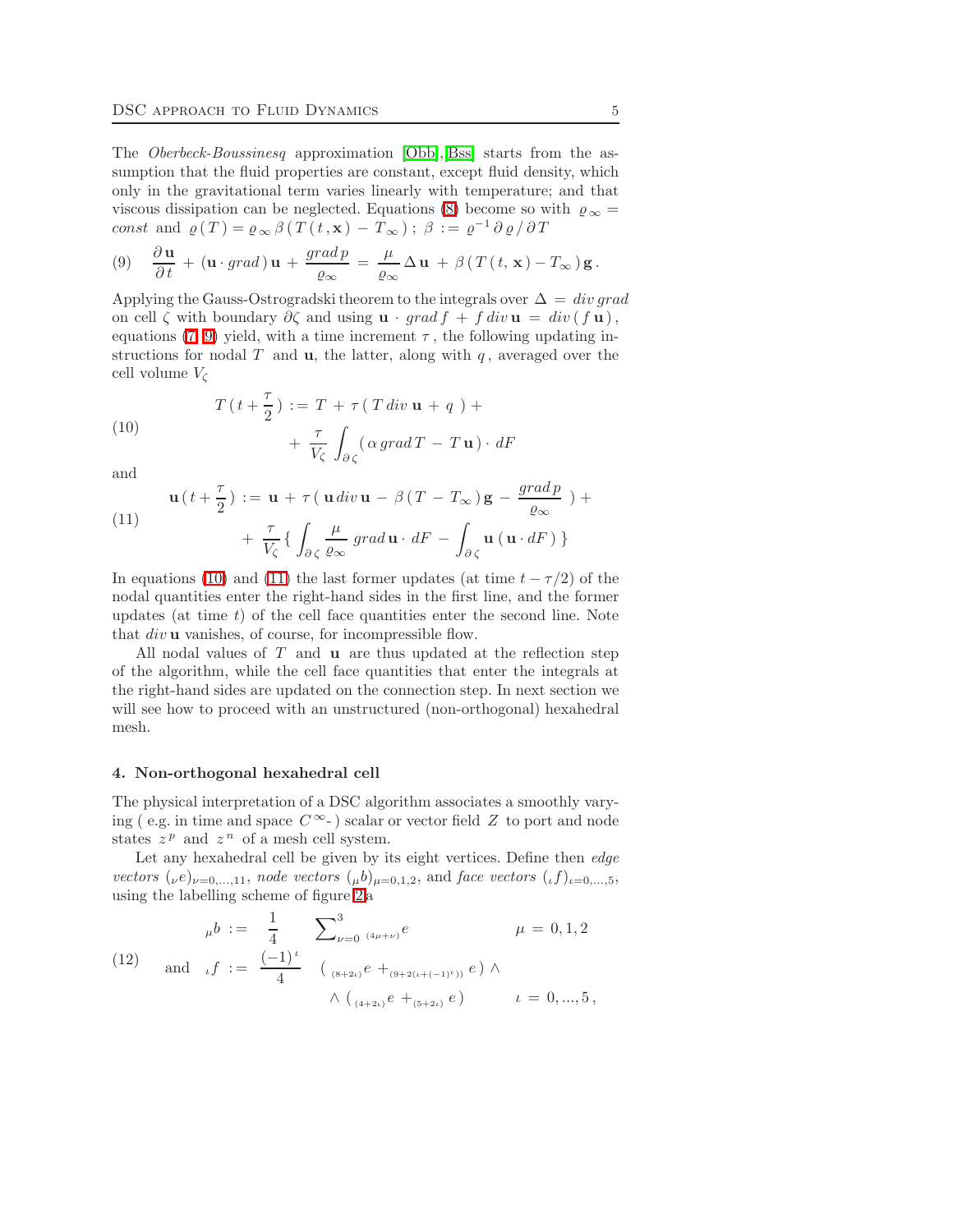

<span id="page-5-1"></span><span id="page-5-0"></span>with all indices understood cyclic modulo 12 and  $\land$  denoting the cross product in  $\mathbb{R}^3$ . At every cell face  $\iota \in \{0, ..., 5\}$  and for any given  $\tau \in \mathbb{R}_+$  the following time shifted finite differences of Z in directions  $\mu b$  ( $\mu = 0, 1, 2$ ) form a vector valued function

(13) 
$$
\nabla^B Z_{\mu}(t) := \begin{cases} 2(-1)^{\iota} (Z^n|_{t-\tau/2} - \iota Z^p|_{t}) & \text{if } \mu = [\iota/2] \\ (\iota_{\mu+1} Z^p - \iota_{\mu} Z^p)|_{t-\tau} & \text{if } \mu \neq [\iota/2] \end{cases}
$$

( [x] denotes the *integer part* of  $x \in \mathbb{R}$ ). The time increments are chosen conform with the updating conventions of DSC schemes (as will be seen in a moment) and are consistent. In fact, in the first order of the time increment  $\tau$  and of the linear cell extension, the vector  $\sqrt{P}Z$  in the centre point of face  $\iota$  approximates the scalar products of the node vectors with the gradient  $\nabla Z$ . Let, precisely, for a fixed centre point on face  $\iota$  and  $\epsilon \in \mathbb{R}_+$ the  $\epsilon$ -scaled cell have edge vectors  $\iota e^{\sim} := \epsilon \iota e$ . Let also  $\iota \nabla^{B} Z_{\mu}$  denote function [\(13\)](#page-5-1) for the  $\epsilon$ -scaled cell (with node vectors  $\mu b^{\sim} = \epsilon_{\mu} b$ ). Then at the fixed point holds

<span id="page-5-2"></span>(14) 
$$
\langle \mu b, \text{grad}(Z) \rangle = \mu b \cdot \nabla Z = \lim_{\epsilon \to 0} \lim_{\tau \to 0} \frac{1}{\epsilon} \sqrt{B^2} Z_{\mu},
$$

as immediately follows from the required  $C^1$ -smoothness of the field Z.

To recover the gradient  $\nabla Z$  from [\(13\)](#page-5-1) in the same order of approximation, observe that for every orthonormal basis  $(\nu u)_{\nu=0,\dots,m-1}$  of  $\mathbb{R}^m$  or  $\mathbb{C}^m$ , and for any basis  $(\mu b)_{\mu=0,\dots,m-1}$  with coordinate matrix  $\beta^{\mu}_{\nu} = \langle \nu u, \mu b \rangle$ , the scalar products of every vector  $a$  with  $_{\mu}b$  equal

(15) 
$$
\underbrace{\langle \mu b, a \rangle}_{=: \alpha_{\mu}^{B}} = \sum_{\nu=0}^{m-1} \underbrace{\langle \mu b, \nu u \rangle}_{(\bar{\beta}_{\mu}^{\nu}) = (\beta_{\nu}^{\mu})^{*}} \underbrace{\langle \nu u, a \rangle}_{=:\alpha_{\nu}} = \bar{\beta}_{\mu}^{\nu} \alpha_{\nu}
$$

(at the right-hand side, and henceforth, we observe EINSTEIN's summation convention - without yet summing up over indices that anywhere appear as left-hand subscripts ), hence

(16) 
$$
\alpha_{\nu} = \gamma_{\nu}^{\mu} \alpha_{\mu}^{B}, \quad \text{with} \quad (\gamma_{\nu}^{\mu}) := ((\beta_{\nu}^{\mu})^{*})^{-1}
$$

I.e., the scalar products of any vector with the basis vectors  $_{\mu}b$  transform into the coordinates of that vector with respect to an orthonormal basis  $\nu u$ 

.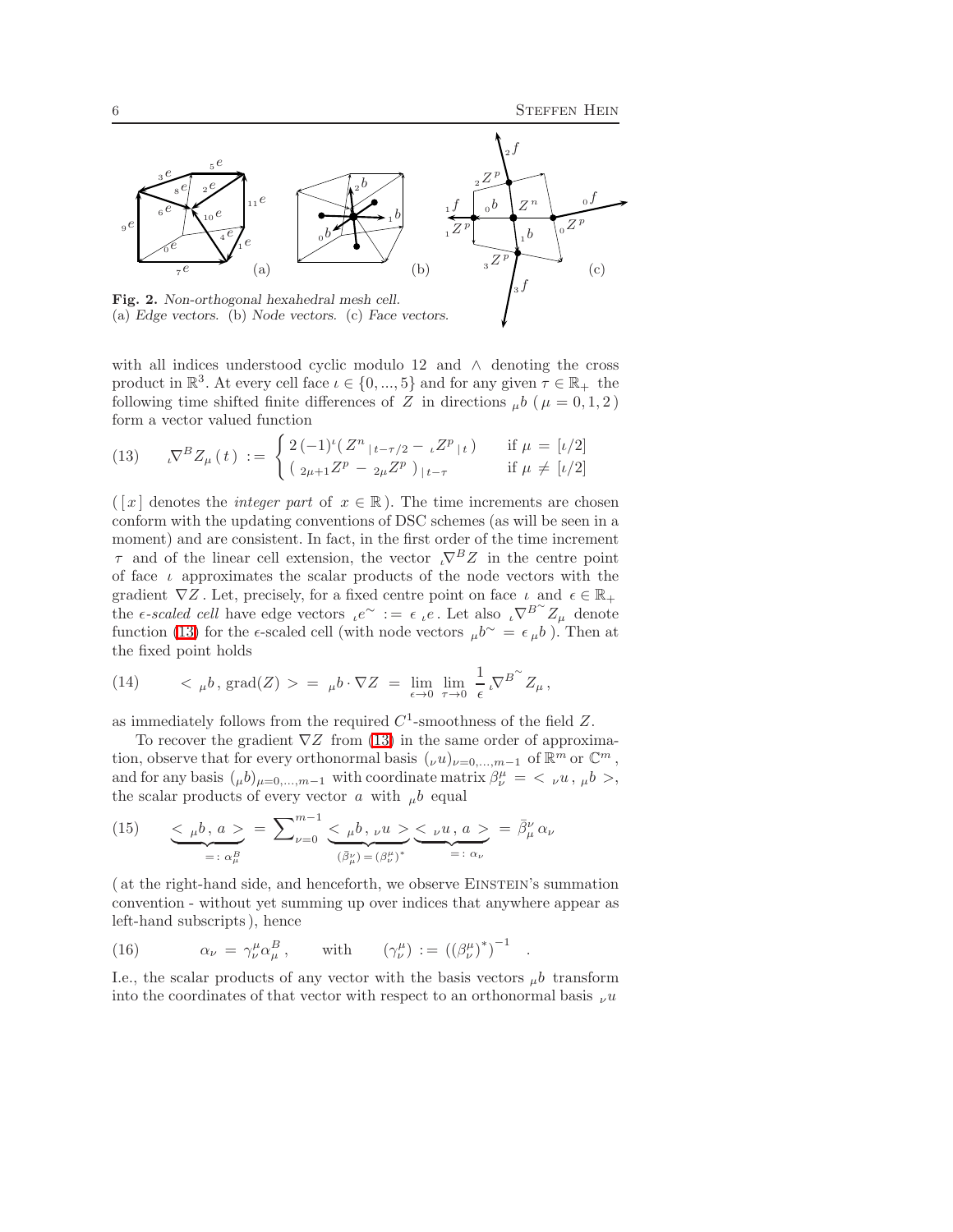by multiplication with matrix  $\gamma = (\beta^*)^{-1}$ , where  $\beta^{\mu}_{\nu} = \langle \nu u, \mu b \rangle$ , i.e.  $\beta$  is the matrix of the coordinate (column) vectors  $\mu b$  with respect to the given ON-basis  $_{\nu}u$ , and  $\gamma$  its adjoint inverse.

<span id="page-6-4"></span>This applied to the node vector basis  $\mu b$  and [\(14\)](#page-5-2) yields the approximate gradient of  $Z$  at face  $\iota$ 

(17) 
$$
\nabla Z_{\nu} = \gamma_{\nu}^{\mu} \nabla^{B} Z_{\mu}.
$$

<span id="page-6-0"></span>The scalar product of the gradient with face vector  $_{\iota}f^{\nu} = \langle \iota f, \nu u \rangle$ ,  $\nu \in \{0, 1, 2\}$  is thus

(18) 
$$
{}_{\iota}S = {}_{\iota}f \cdot {}_{\iota}\nabla Z = \underbrace{{}_{\iota}f^{\nu}\gamma_{\nu}^{\mu}}_{=: {}_{\iota}s^{\mu}} {}_{\iota}\nabla^{B}Z_{\mu} = {}_{\iota}s^{\mu} {}_{\iota}\nabla^{B}Z_{\mu}.
$$

<span id="page-6-3"></span>Continuity of the gradient at cell interfaces yields linear updating equations for  $Z^p$  on the two adjacent faces. In fact, for any two neighbouring cells  $\zeta$ , χ with common face, labelled ι in cell ζ and κ in χ , continuity requires

$$
\int_{c}^{c} S = -\frac{v}{\kappa} S.
$$

<span id="page-6-1"></span>Substituting [\(18\)](#page-6-0) for  ${}^{\zeta}_{\kappa}S$  and  ${}^{\chi}_{\kappa}S$  and observing the time shifts in [\(13\)](#page-5-1) provides the updating relations for  $Z<sup>p</sup>$  at the cell interfaces. To make these explicit, we first introduce the quantities  $_{\iota}z_{\mu}^{p,n}$ , ( $\iota = 0,...,5$ ;  $\mu = 0,1,2$ )

(20) 
$$
_{\iota}z_{\mu}^{n}(t) := \begin{cases} 2(-1)^{\iota} Z^{n}{}_{|t} & \text{if } \mu = [\iota/2] \\ (2\mu + 1}Z^{p} - 2\mu Z^{p})_{|t-\tau/2} & \text{else} \end{cases}
$$

<span id="page-6-2"></span>which in virtue of [\(1\)](#page-1-1) yields  $\iota^2_{\mu} = (p, Z) = (p^{\sim}, Z \circ \iota \sigma^{-1}) =$  $= \iota^2_{\mu}$  |  $Z \circ \iota^{\sigma-1}$ , where  $\iota^{\sigma} : n \mapsto p$  denotes the nodal shift pertinent to face  $\iota$ . In particular

(21) 
$$
{}_{\iota}z_{[\iota/2]}^p(t) = 2(-1)^{\iota} {}_{\iota}Z^p|_t,
$$

which together with [\(20\)](#page-6-1) is consistent for  $\mu \neq [\iota/2]$  with

(22) 
$$
z_{\mu}^{n}(t+\tau/2) = -\frac{1}{2} (z_{\mu+1}z_{\mu}^{p} + z_{\mu}z_{\mu}^{p})(t).
$$

From( [13,](#page-5-1) [18,](#page-6-0) [20,](#page-6-1) [21](#page-6-2) ) follows that

(23) 
$$
\iota^{S}|_{t+\tau} = \iota^{S^{\mu}}(\iota z_{\mu}^{n}|_{t+\tau/2} - 2(-1)^{\iota} \delta_{\mu}^{[\iota/2]} \iota Z^{p}|_{t+\tau})
$$

$$
= \iota^{S^{\mu}}(\iota z_{\mu}^{n}|_{t+\tau/2} - \delta_{\mu}^{[\iota/2]} \iota z_{\mu}^{p}|_{t+\tau}).
$$

The continuity of Z, i.e.  ${}_{i}^{c}Z^{p} = {}_{\kappa}^{x}Z^{p}$ , the implies with [\(19,](#page-6-3)[20\)](#page-6-1)

(24) 
$$
\int_{L}^{C} z \, \frac{p}{[\iota/2]}(t+\tau) \, dx = \frac{\int_{L}^{C} s^{\mu} \int_{L}^{C} z \, \frac{n}{\mu}(t+\tau/2) \, + \int_{K}^{X} s^{\nu} \int_{K}^{C} z \, \frac{n}{\mu}(t+\tau/2)}{\int_{L}^{C} s^{\left[\iota/2\right]} + (-1)^{\iota+\kappa} \int_{K}^{X} s^{\left[\kappa/2\right]}} \, .
$$

For completeness we agree upon setting  $\int_{t}^{c} z \frac{p}{\mu} (t + \tau) := \int_{t}^{c} z \frac{n}{\mu} (t + \tau/2)$ for  $\mu \neq [\iota/2]$  (which yet contains a slight inconsistency, in that continuity might be infringed; this can be remedied by taking the arithmetic means of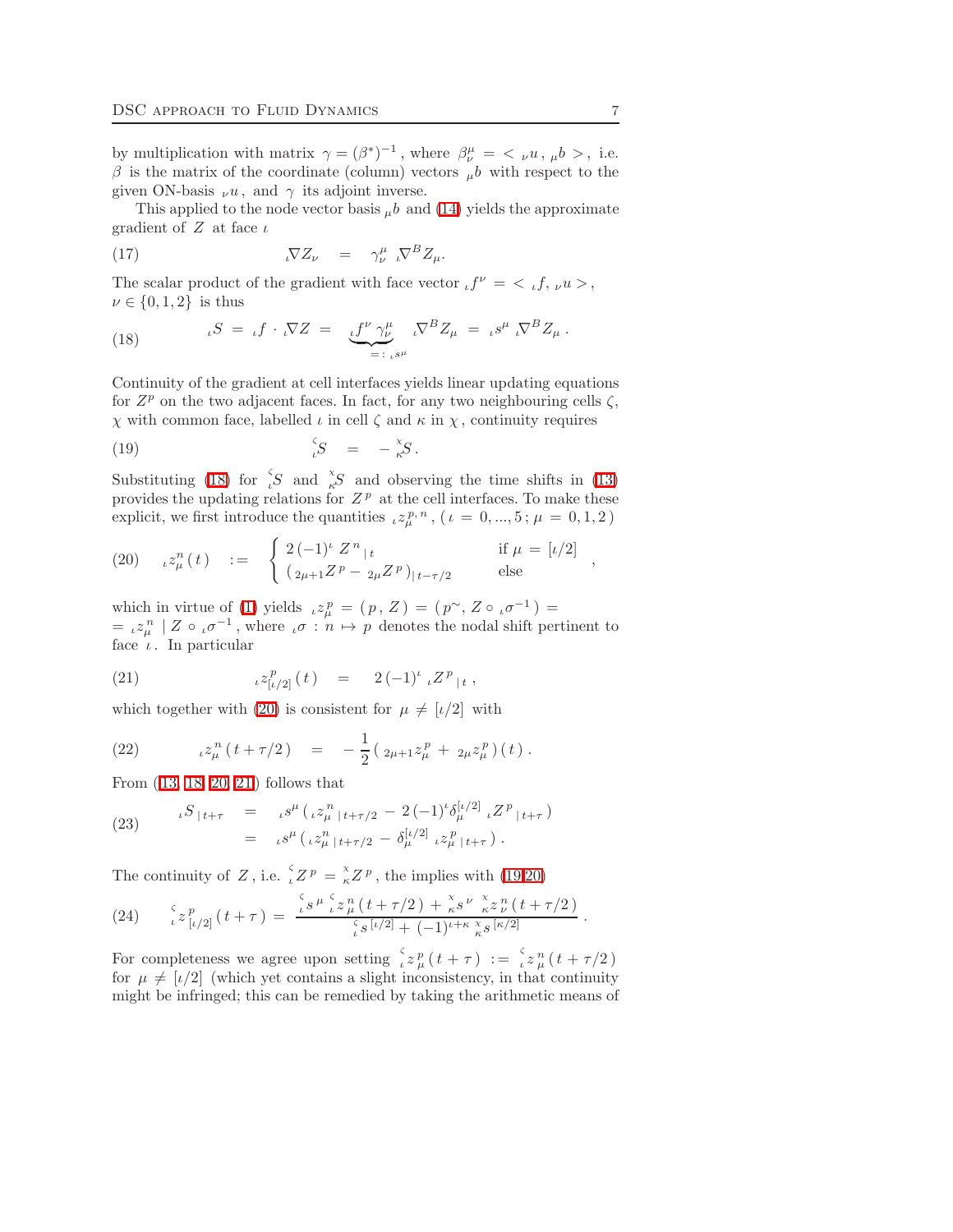the two adjacent values). - In fact, our agreement doesn't do harm, since any discontinuity disappears with mesh refinement.

We have, hence, a complete set of recurrence relations for  $z^p$  (given  $z^n$ by the former reflection step) which at the same time determine the field components on face  $\iota$  and their gradients

(25)  $\qquad \qquad \nabla Z_{\nu} = \gamma_{\nu}^{\mu}{}_{\iota} z_{\mu}^{p}.$ 

Essentially this constitutes the connection step of the algorithm. Nodal gradients are similarly (yet even more simply) derived using

$$
\nabla^B Z_\mu^n(t + \frac{\tau}{2}) = (2\mu + 1Z^p - 2\mu Z^p)(t) ; \quad \mu = 0, 1, 2
$$

in the place of [\(13\)](#page-5-1) and then again [\(17\)](#page-6-4). With the node and cell-boundary values and gradients of  $T$  and  $\bf{u}$  the nodal updating relations for the latter are immediately extracted from equations( [10,](#page-4-2) [11](#page-4-3) ) in sect. [3](#page-3-0) . For equation [\(10\)](#page-4-2) this is essentially (up to the convective term) carried out in [\[He1\]](#page-9-1), sect. 5, and the procedure remains straightforward in the case at hand. Note that a well-timed LES coarsening routine [\[He3\]](#page-9-4) should be periodically carried out before the nodal step of iteration in order to avoid instablities from the energy cascade [\[Po\]](#page-9-8).

The updating relations thus obtained are explicit and consistent with near-field interaction ( only adjacent quantities enter ). So, they can optionally be transformed into scattering relations for incident and reflected quantities [\(3\)](#page-2-0) along the guidelines of section [2](#page-1-0) - with established advantages for stability estimates [\[He2\]](#page-9-2).

## 5. Pressure

Conservation of mass simply requires divergence-free flow,  $div \mathbf{u} = 0$ , for a Boussinesq-incompressible fluid. In integral form, using Gauss' Theorem, thismeans  $0 = \int_{\zeta} div \mathbf{u} dV = \int_{\partial \zeta} \mathbf{u} \cdot dF$ . Since equations (7, [8](#page-3-1)) in section [3](#page-3-0) do not a priori guarantee this, additional arrangements must be made. This is done by the following procedure, which in Magneto-Hydrodynamics is known as divergence cleaning.

<span id="page-7-0"></span>In a successive overrelaxation (SOR) routine, carried out between the connection and reflection steps of the iteration cycle, firstly the (discrete) cell boundary integrals  $I_{\partial \zeta} = \int_{\partial \zeta} \mathbf{u} \cdot dF$  are computed and then the pressure p which compensates  $I_{\partial \zeta}$  so that

(26) 
$$
\frac{\tau}{\varrho_{\infty}} \int_{\partial \zeta} grad p \cdot dF = \int_{\partial \zeta} \mathbf{u} \cdot dF.
$$

Taking indeed  $Z$  of the preceeding section as the pressure, equations [\(26\)](#page-7-0) ( of course, in discrete form with sums over the cell faces ) yield a unique solution  $p^n = Z^n$  for every cell, given the right-hand side integral  $I_{\partial \zeta}$ . Note that we are actually solving Poisson's equation  $\Delta p = (\varrho_{\infty}/\tau) \operatorname{div} \mathbf{u}$ in integral form.

With the new face pressure gradient computed in following the lines of section [4](#page-4-0) the face values of **u** are updated as  $\mathbf{u} - (\tau/\rho_{\infty})$  grad p.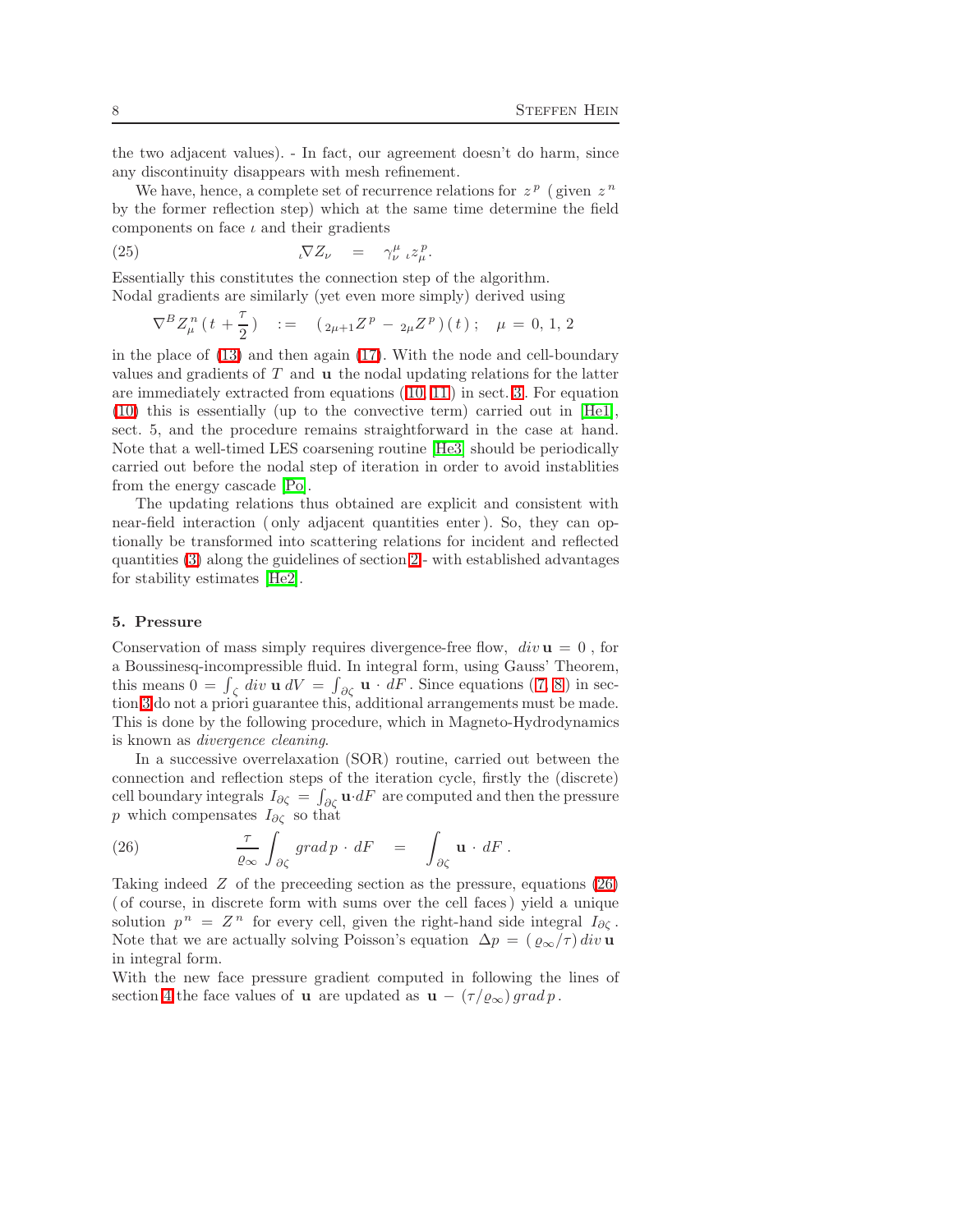After each SOR cycle, continuity of  $\operatorname{grad} p$  at the cell faces is restored by updating the port values of  $p$  according to the instructions of the last section. The loop of processes is reiterated until  $\sum_{\zeta} I_{\partial \zeta} < \epsilon$  for a suitable bound  $\epsilon$  (which happens after a few iterations for appropriate choices).

## 6. Convection in coaxial line

We illustrate the approach in a stalwart application by displaying the results of simulations with coaxial line RL100-230 under high power operating conditions ( which are realistically inferred from a ion cyclotron resonance heating *ICRH* experiment in plasma physics).

The inner and outer conductors of diameters 100 mm and 230 mm are made of copper and aluminium, respectively, and the rigid line is filled with air at atmospheric pressure. The heating process has been simulated from standby to steady state CW operation, at frequency 100 MHz and 160 kW transmitted power, for horizontal position of the line and with outer conductor cooled at 40 degrees Celsius.

Figure [3](#page-8-0) b displays the computed air flow profile (vertical section) in steady state, which is attained some minutes after power-on. Visibly, the natural convection pattern is nicely developed.

Our computations have been carried out with a 3D-mesh of 10 layers in axial direction, over 200 millimeters of line, the transverse cross section of which is displayed in figure [3](#page-8-0) a. At the metallic interfaces no-slip boundary conditions are implemented and free-slip conditions at all other boundaries.

Simultaneously, and using the same mesh cell system, a Maxwell field TLM algorithm was run to provide the heat sources.



<span id="page-8-0"></span>(a) (b)<br>Fig. 3. (a) mesh (b) velocity profile [reference arrow:  $0.1 \text{ ms}^{-1}$ ]

# 7. Conclusion

A prototypical implementation of the Oberbeck-Boussinesq approximation to viscous flow has been presented in this paper, which demonstrates